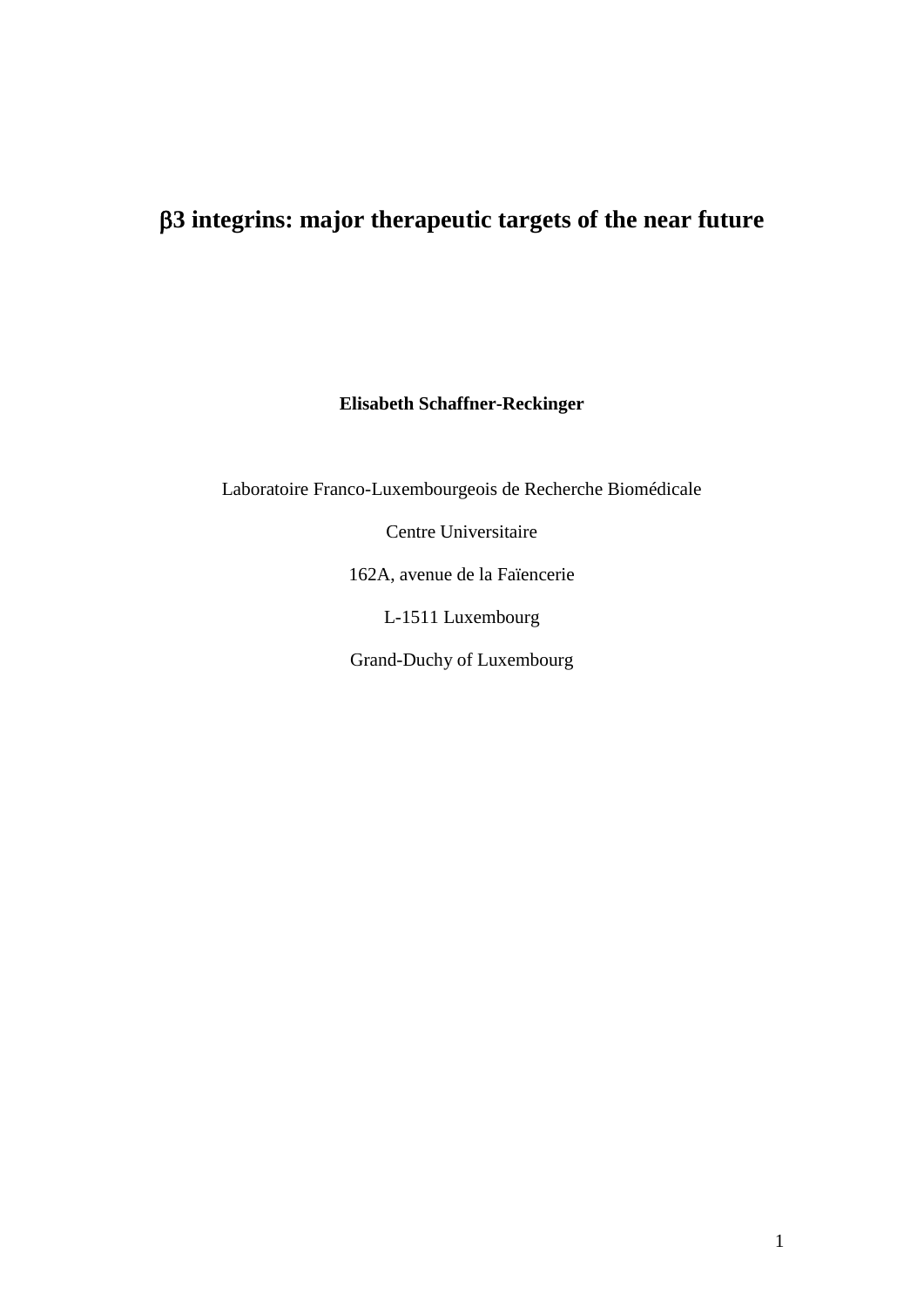## **Abstract**

Integrins are major cell adhesion receptors which assume two important functions: first they act as anchoring molecules allowing firm cellular attachment to the extracellular matrix and second they work as signaling receptors being able to transduce signals in both directions (outside-in and inside-out) through the plasma membrane. Their biological importance is determined by their involvement in many physiological phenomena. Furthermore, their implication in various diseases and their accessibility to drugs make of them interesting therapeutic targets.

### **Keywords**

integrins,  $\alpha$ IIb $\beta$ 3,  $\alpha$ v $\beta$ 3, signaling, cell adhesion, cardiovascular disease, cancer metastasis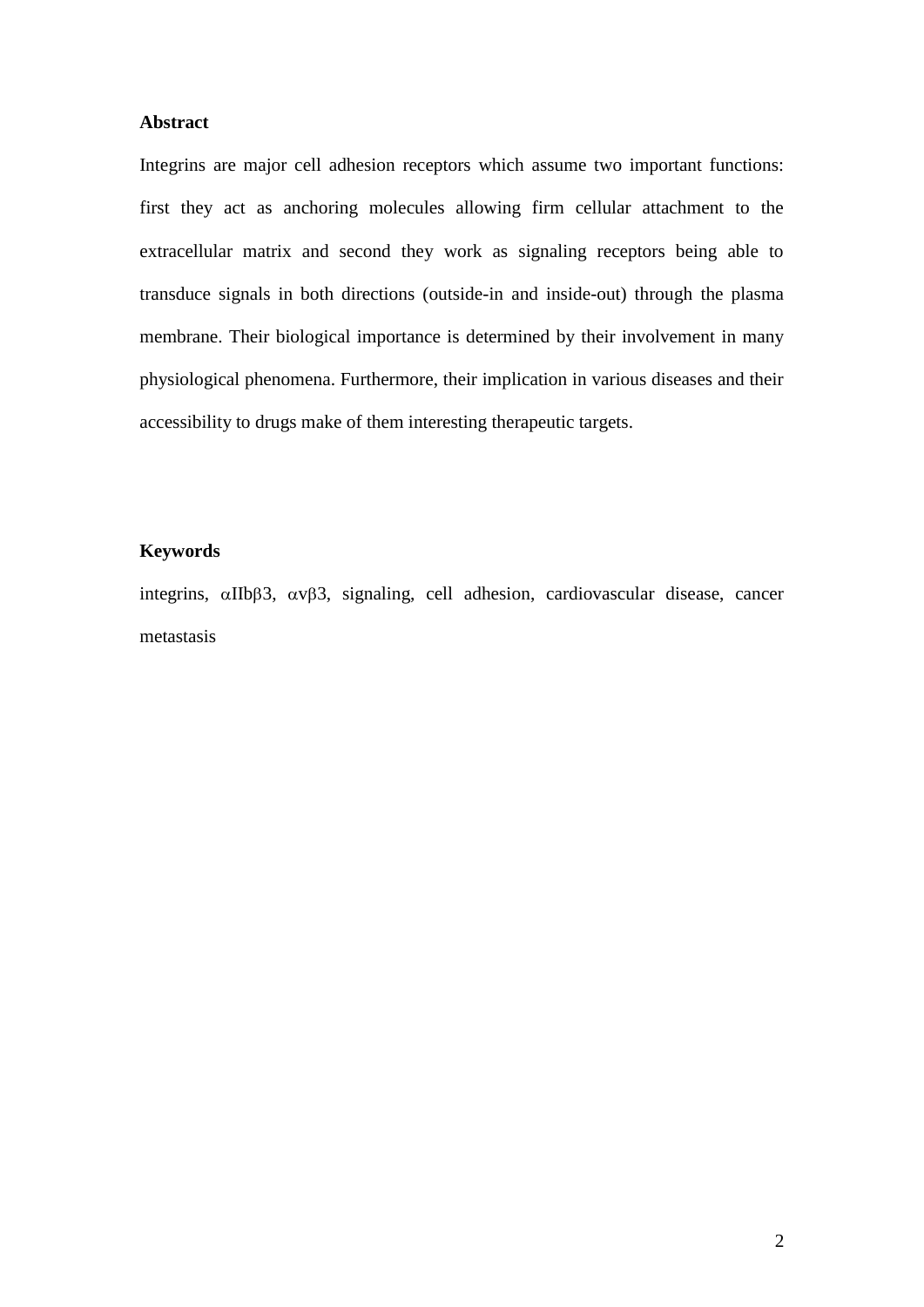#### **1. Introduction**

Cell-cell and cell-extracellular matrix (ECM) interactions are involved in many physiological phenomena such as the development and function of tissues, hemostasis, inflammation, wound healing, elimination of infectious agents, and also in pathophysiological disease states such as osteoporosis, cardiovascular and inflammatory disorders and tumor metastasis. Both types of interactions are mediated by cell surface proteins that are termed cell adhesion molecules (CAMs). The most numerous and most versatile group of CAMs are integrins.

The name "integrin" was first coined by Tamkun *et al*. who described an integral transmembrane protein linking the ECM with the intracellular cytoskeleton (1). Today however, we know that integrins not only serve this architectural function as anchoring molecules, but they also function as signaling receptors and mediate bidirectional transmembrane signaling. Through inside-out signaling (from the cell interior to the outside), the cell is able to upregulate the binding affinity of the integrin for its extracellular ligand. This process, also termed activation, is a characteristic feature of certain integrins (2). In the opposite way, comparable to other receptors, integrins bind extracellular ligands and transmit signals from the cellular environment into the cell (outside-in signaling). These signals direct cell adhesion and regulate other aspects of cell behavior including cell differentiation, migration and growth, and determine cell survival (3).

### **2. Structure and diversity of integrins**

Integrins are calcium-dependent heterodimeric transmembrane glycoproteins composed of one  $\alpha$  and one  $\beta$  subunit. Each subunit has a large extracellular domain,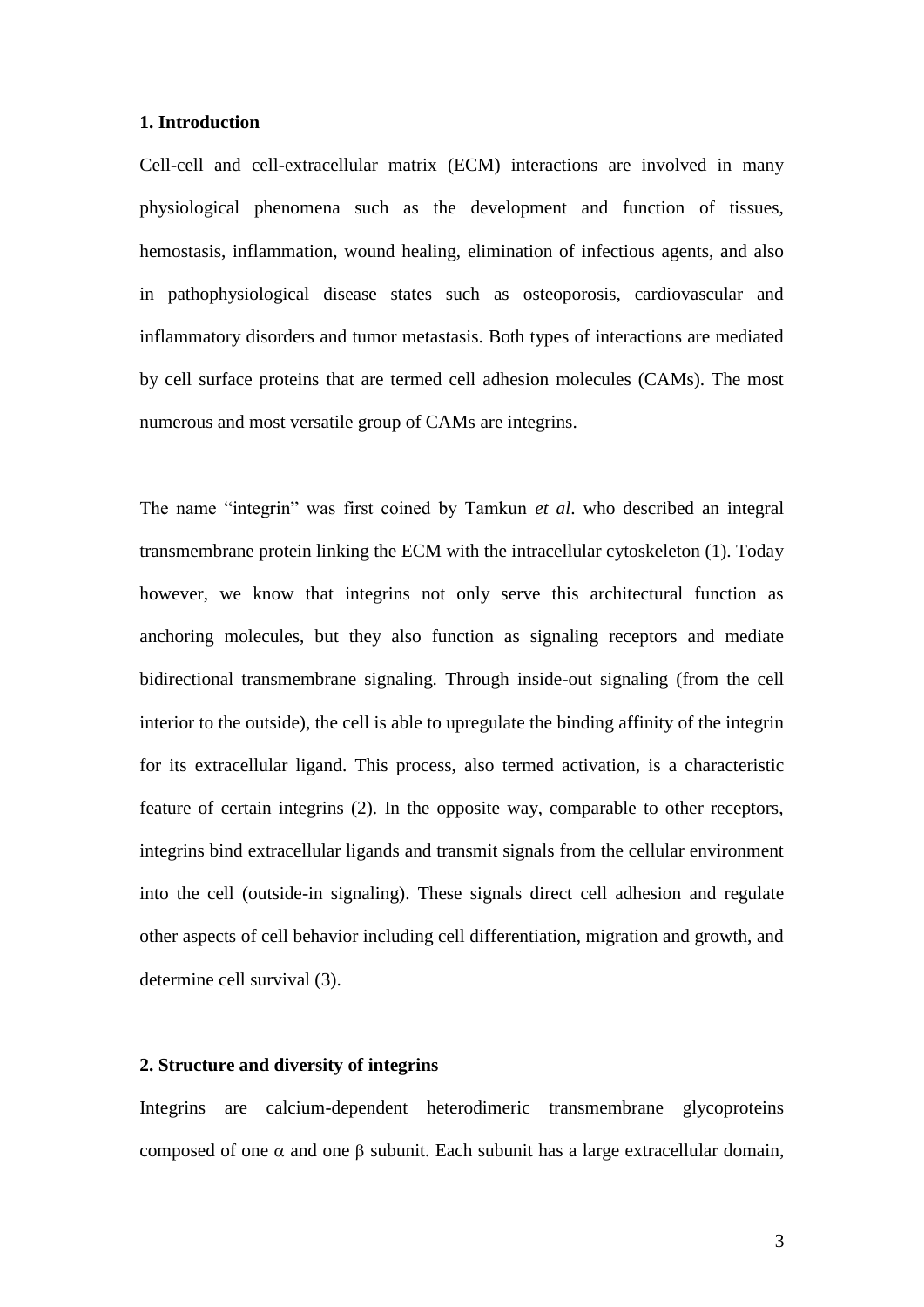a single membrane-spanning domain, and a short, non-catalytic cytoplasmic tail. The extracellular domains form binding sites for numerous ligands, whereas the cytoplasmic domains anchor the integrin to cytoskeletal and signaling proteins. Figure 1 shows the complete set of mammalian integrins (based on extensive searches of the human and mouse genomic sequences), comprising 18  $\alpha$  and 8  $\beta$  subunits, known so far to assemble into 24 distinct integrins, varying in their ligand binding specificity, intracellular signaling properties and tissue distribution (4).



#### **Figure 1: Integrin diversity**

As shown in Figure 1, two members of the integrin family share the  $\beta$ 3 subunit (5). These two integrins, also termed cytoadhesins, are the platelet-specific  $\alpha$ IIb $\beta$ 3 integrin, also known as the platelet fibrinogen receptor GPIIb-IIIa, and the more widely distributed vitronectin receptor  $\alpha \nu \beta 3$ .

Integrin  $\alpha$ IIb $\beta$ 3 acts as a receptor principally for fibrinogen (Fg), but also for fibronectin, von Willebrand factor (vWf) and vitronectin (6) and it is the most abundant platelet receptor. Furthermore,  $\alpha$ IIb $\beta$ 3 is a particularly good model of an integrin whose tightly regulated activation is of great physiological significance (7). Indeed, integrin  $\alpha$ IIb $\beta$ 3 is essential to the control of bleeding since it mediates platelet aggregation at sites of vascular injuries: platelets are stimulated either via adhesion to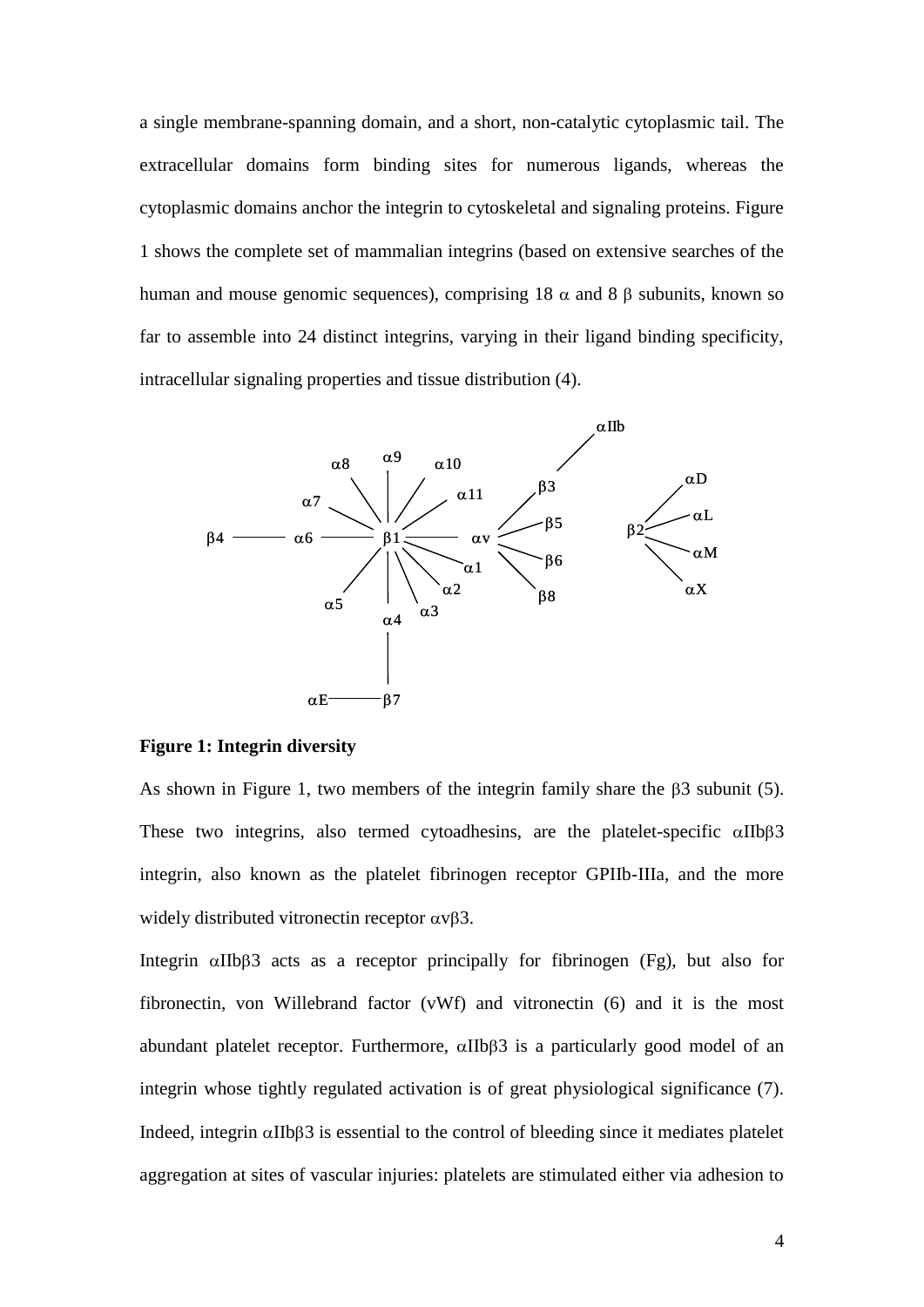exposed subendothelium or via exposure in the circulation or in a growing thrombus to a variety of agonists like ADP, collagen or thrombin. The binding of the agonists to their respective receptors generates a signaling cascade leading to the activation of integrin  $\alpha$ IIb $\beta$ 3 through an inside-out signaling mechanism:  $\alpha$ IIb $\beta$ 3 aquires the ability to bind soluble Fg. Because Fg is a dimer, its binding leads to bridging of adjacent platelets, platelet aggregation and formation of a blood clot which ultimately seals the injured tissue. Since the concentrations of both Fg and platelets are so high in the blood,  $\alpha$ IIb $\beta$ 3 must be maintained in a resting or inactive state under normal conditions to ensure proper blood flow and to avoid formation of arterial thrombi (8) (Figure 2).



**Figure 2: Integrin IIb3 in platelet aggregation**

Upon platelet stimulation by agonists, integrin  $\alpha$ IIb $\beta$ 3 switches from the resting state into the activated state  $(\alpha \text{IIb}\beta 3^*)$  and becomes able to bind soluble **macromolecular ligands such as Fg or vWf, leading to platelet aggregation.**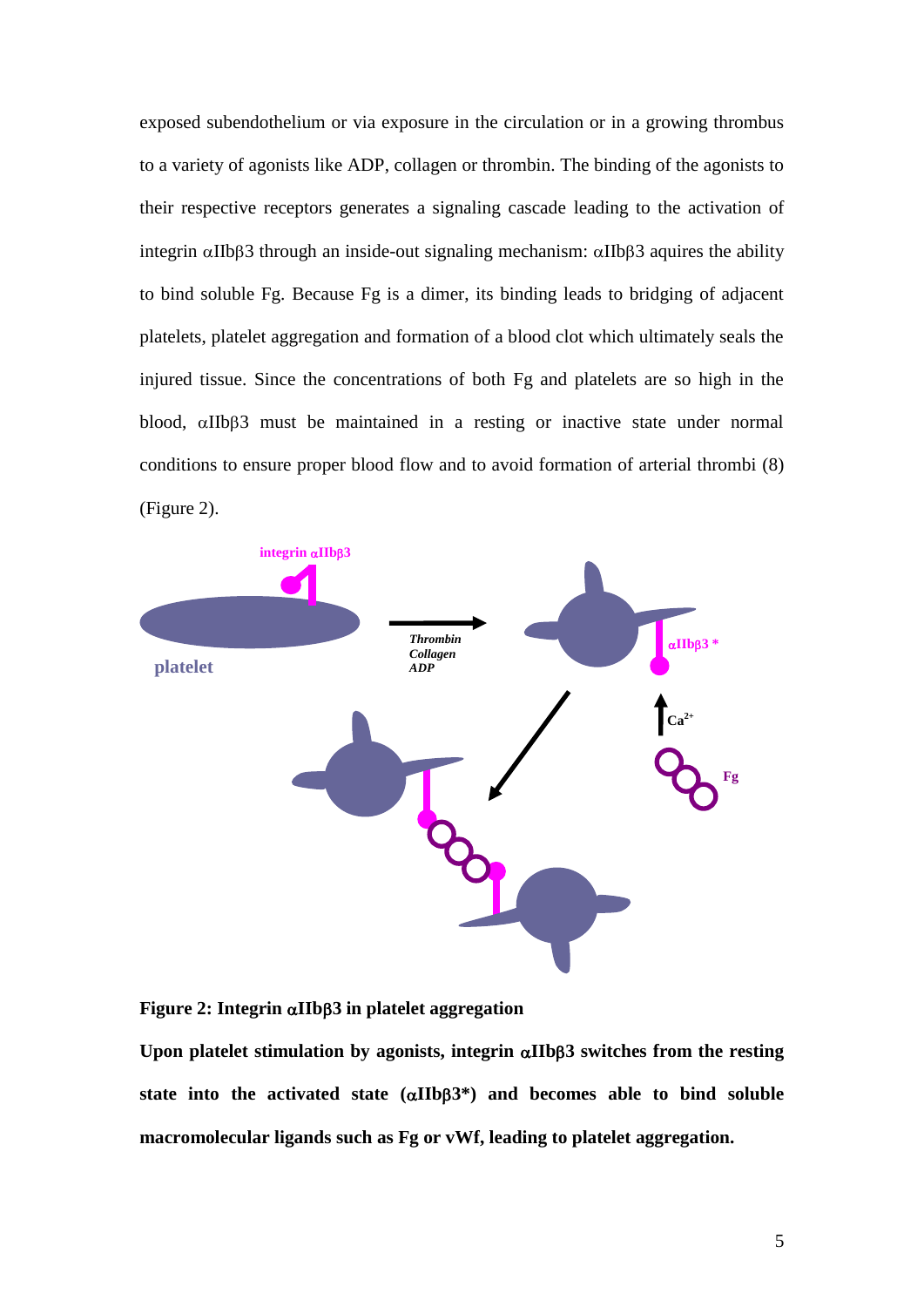Whereas  $\alpha$ IIb $\beta$ 3 is essential for platelet aggregation and controls platelet function in thrombosis and hemostasis, the vitronectin receptor  $\alpha$  v $\beta$ 3 is more widely expressed and present at the surface of most cell types. This receptor influences cell migration and has an impact on angiogenesis, restenosis, tumor cell invasion and atherosclerosis. Integrin  $\alpha \nu \beta 3$  is one of the most promiscuous integrins, as it binds to multiple ligands including vitronectin, fibronectin, Fg, vWf, thrombospondin, and also serves as a receptor for several viruses such as foot-and-mouth disease virus, adenovirus, and human immunodeficiency virus (9).

Very recently, the crystal structure of the extracellular segment of integrin  $\alpha v\beta 3$  has been elucidated by Xiong *et al.* (10) and, in the crystal,  $\alpha v\beta$  appears as an asymmetric structure forming a 'head' carried on two 'legs' (Figures 3A and 3B). In the resting state, both legs are bent at a defined region, called 'genu' or knee. This reflects an unusual flexibility possibly linked to integrin regulation. The main interface between the  $\alpha$  and  $\beta$  subunits has been positioned within the ovoid 'head' of the heterodimer. A further milestone in integrin biology was laid when the crystal structure of the extracellular segment of integrin  $\alpha \nu \beta$  in complex with a ligand was reported by the same research group (11). Apparently, the binding of the ligand occurs at the major interface between the  $\alpha v$  and  $\beta 3$  subunits where the ligand makes extensive contacts with both subunits (Figure 3C).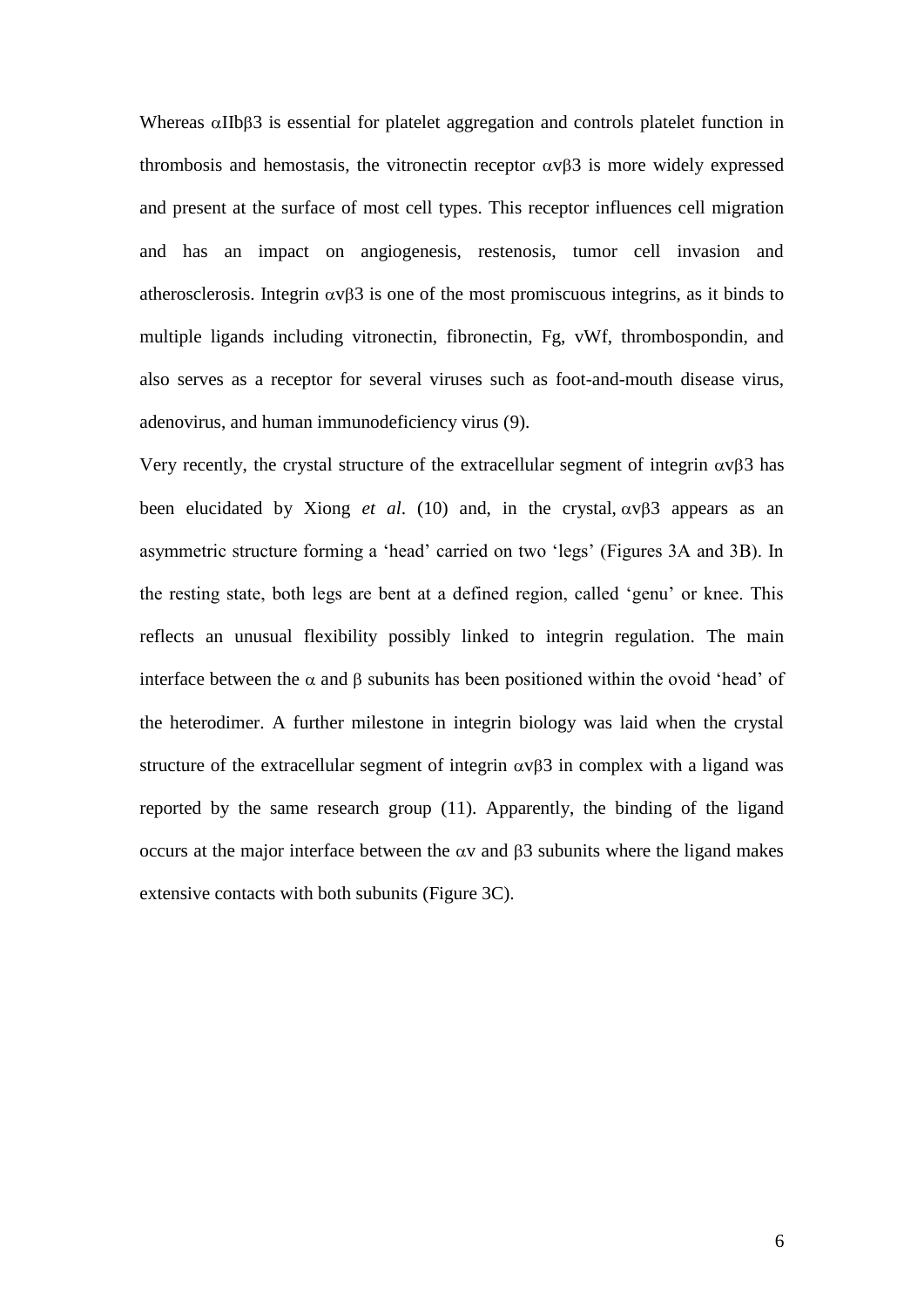

**Figure 3a**: **Three-dimensional structure of the extracellular segment of integrin**   $\alpha v\beta3$ 

(A) Ribbon drawing of crystallized  $\alpha \nu \beta$  3 [shown in blue  $(\alpha \nu)$  and red  $(\beta 3)$ ]. (B) Model of the straightened extracellular segment of  $\alpha v\beta$ 3. The NH<sub>2</sub>-terminal segments of the  $\alpha$  and  $\beta$  subunits assemble into an "ovoid" head from which two **nearly parallel "tails" or "legs" emerge. In A and B, "n" and "c" indicate NH2 and COOH-terminus, respectively. (C) Surface representation of the ligandbinding site, with the ligand peptide, an RGD-mimetic, bound to the interface between the v (blue) and the 3 subunit (red) head domains. (A) and (B) are reprinted with permission from Xiong** *et al.* **(2001) (10); (C) is reprinted with**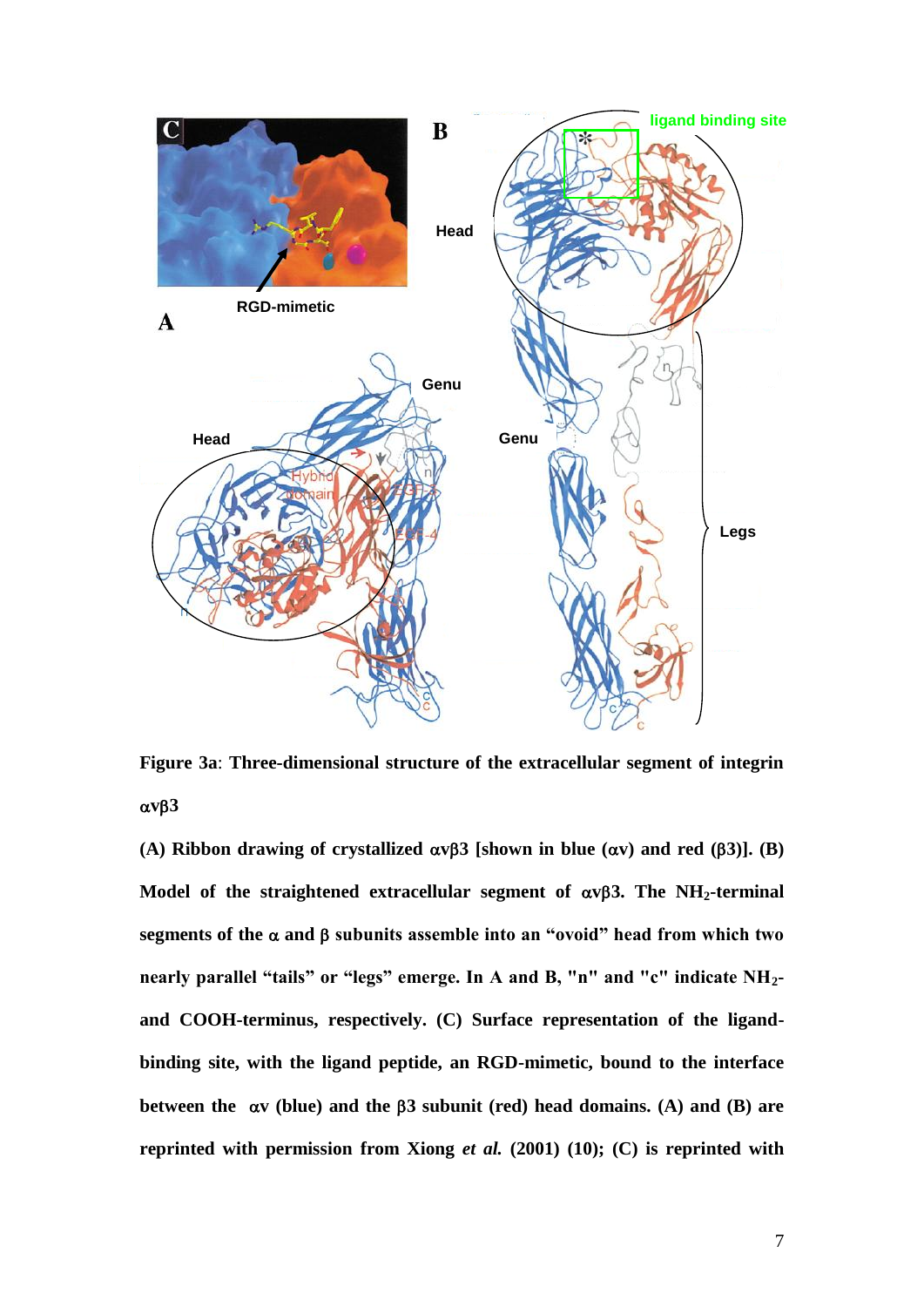**permission from Xiong** *et al.* **(2002) (11). Copyright (2003) American Association for the Advancement of Science.**

# **3.** Involvement of the  $\beta$ 3 cytoplasmic domain in integrin  $\alpha$  v $\beta$ 3 activation and **signaling**

As mentioned before, the activation of integrins is usually induced by intracellular signaling cascades generated by agonist receptors. As a result, the intracellular constraints that keep the integrin in the low affinity mode are released leading to the propagation of a conformational change from the cytoplasmic part of the receptor to the extracellular ligand binding domain (Figure 4). The integrin aquires the ability to bind soluble macromolecular ligands. Integrin activation can also be induced artificially, for example by deleting the transmembrane or cytoplasmic tails or following the binding of the divalent cation  $Mn^{2+}$ . The conformational change within the  $\alpha$ v $\beta$ 3 extracellular domain following small peptide binding or Mn<sup>2+</sup> treatment has been shown to be dependent on the structural integrity of the  $\beta$ 3 cytoplasmic domain  $(12)$ .

On the other hand, the binding of a macromolecular ligand to the activated integrin also induces conformational changes leading to outside-in signaling events. The cytoplasmic domain of the  $\beta$  subunit has been shown to be a key effector in these events. The results of our work have contributed to prove that structural changes introduced into the  $\beta$ 3 subunit cytoplasmic domain severely impair  $\alpha$ v $\beta$ 3-triggered outside-in signals (13).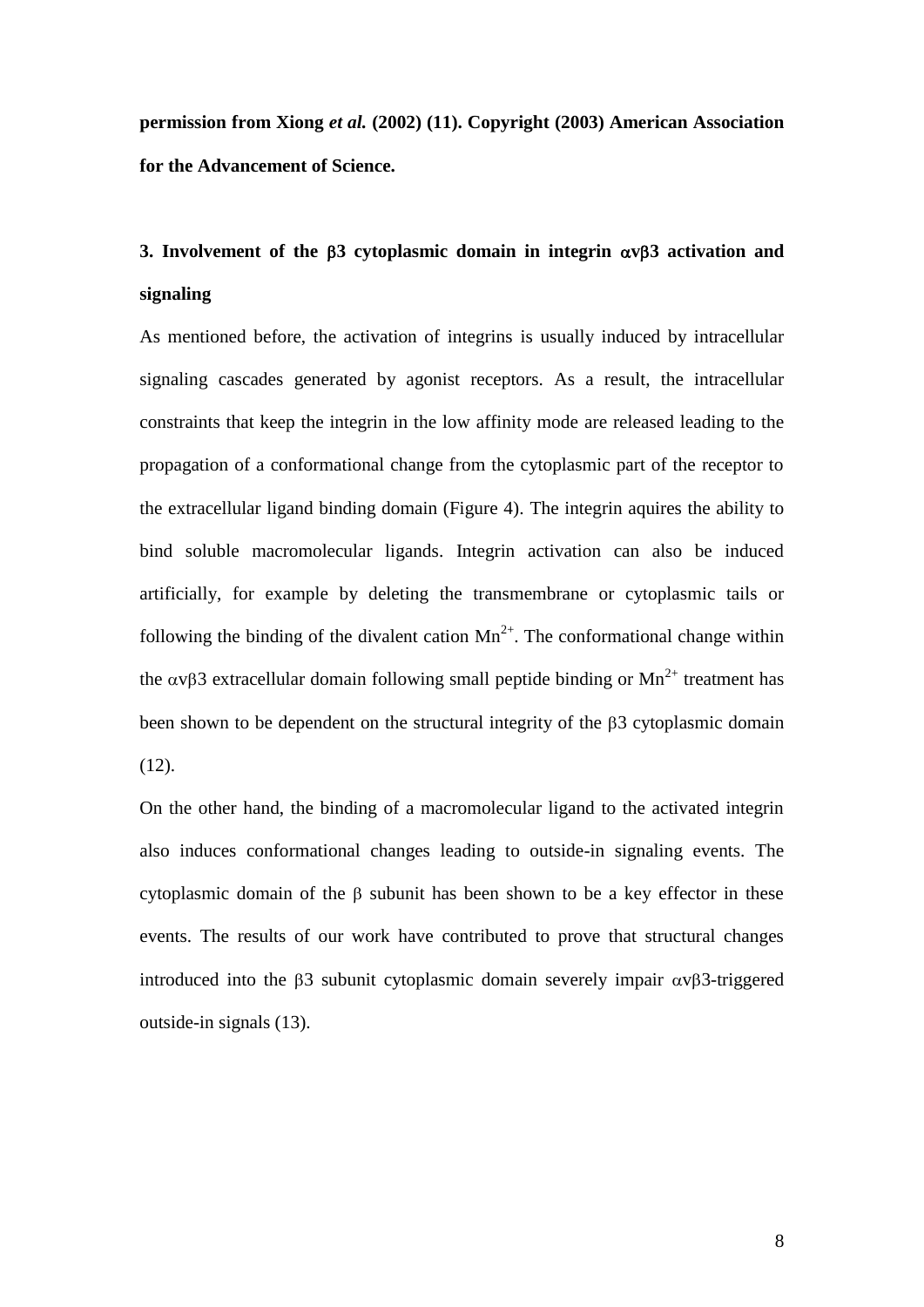

**Figure 4: Conformational changes govern inside-out and outside-in signaling In their inactive state, integrins have a bent conformation and their extracellular domain has a low affinity for ECM ligands. The**  $\alpha$  **and**  $\beta$  **cytoplasmic domains are closely associated. Subsequent to cell stimulation, the interaction of these cytoplasmic domains with intracellular proteins induces inside-out signaling leading to the straightening and separation of the legs. The integrin is now in an activated state and has a high affinity for extracellular ligands. Following binding of such a ligand, outside-in signals are transduced into the cell.**

#### **4. Integrin ligands**

As mentioned before, integrins bind to a variety of ligands, including components of the extracellular matrix, cell surface counterreceptors, plasma proteins, as well as bacterial and viral proteins. The minimal target amino acid sequence capable of interacting with an integrin was identified in fibronectin by Pierschbacher *et al*. and corresponds to the tripeptide motif arginine-glycine-aspartic acid (RGD) (14). This RGD motif, which has been found subsequently in a large number of ECM proteins, blood proteins as well as cell surface proteins, is recognized as the "universal cell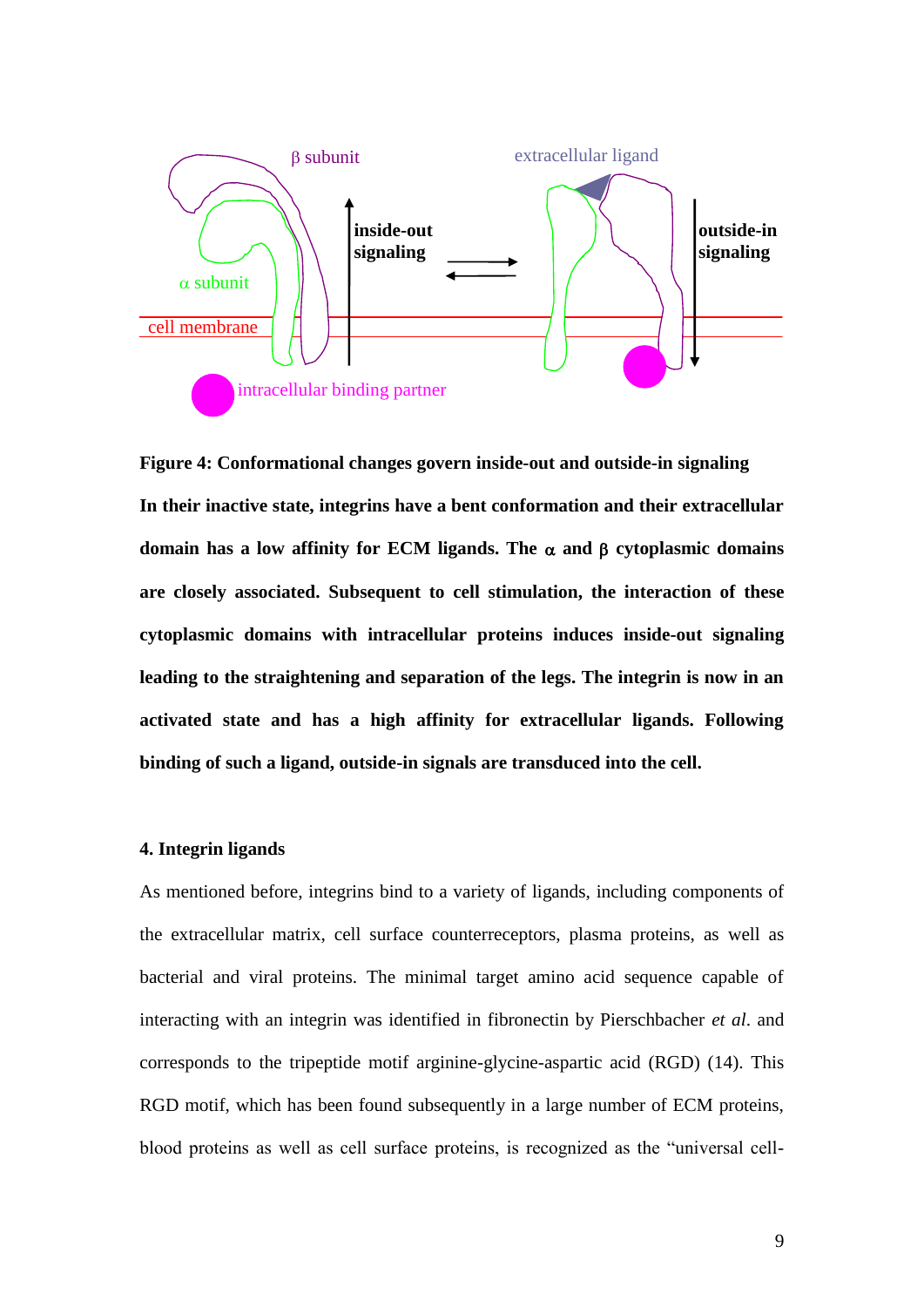recognition site". The RGD sequence is however not the only motif interacting with integrins, and over the last few years, other cell adhesion motifs have been identified, many of which represent slight variations of the canonical RGD sequence.

The RGD motif is also present in disintegrins, a family of low molecular mass peptides, which have been identified in snake venoms. As a matter of fact, snake venoms contain a complex mixture of pharmacologically active peptides and proteins with various biological activities, such as neurotoxins, cardiotoxins, phospholipases, coagulants and anticoagulants. Predominant in the group of venom proteins that inhibit hemostasis through a non-enzymatic mechanism are the previously mentioned disintegrins. Disintegrins are potent inhibitors of platelet aggregation and exert their biological activity by competing with and preventing the binding of adhesive ligands to integrin  $\alpha$ IIb $\beta$ 3, the platelet fibrinogen receptor. So far, more than 40 peptides and isoforms have been isolated from viper and rattlesnake genera. All disintegrins contain the RGD sequence in a homologous position. Only barbourin, isolated from *Sistrurus miliarius barbouri* (southern pigmy rattlesnake) venom, has lysine-glycineaspartic acid (KGD) in this region and, as a consequence, has a higher selectivity towards  $\alpha$ IIb $\beta$ 3 than  $\alpha$ v $\beta$ 3 (15).

### **5. 3 integrins and disease**

## **5.1. Glanzmann's thrombasthenia**

As early as in 1918, the Swiss pediatrician E. Glanzmann identified a group of patients with hemorrhagic symptoms and hereditary thrombasthenia (16). At that time, the disease, named Glanzmann's thrombasthenia (GT), was characterized by a list of common diagnostic criteria which included among others: (i) failure of platelets to aggregate in response to common physiological agonists such as ADP, epinephrine,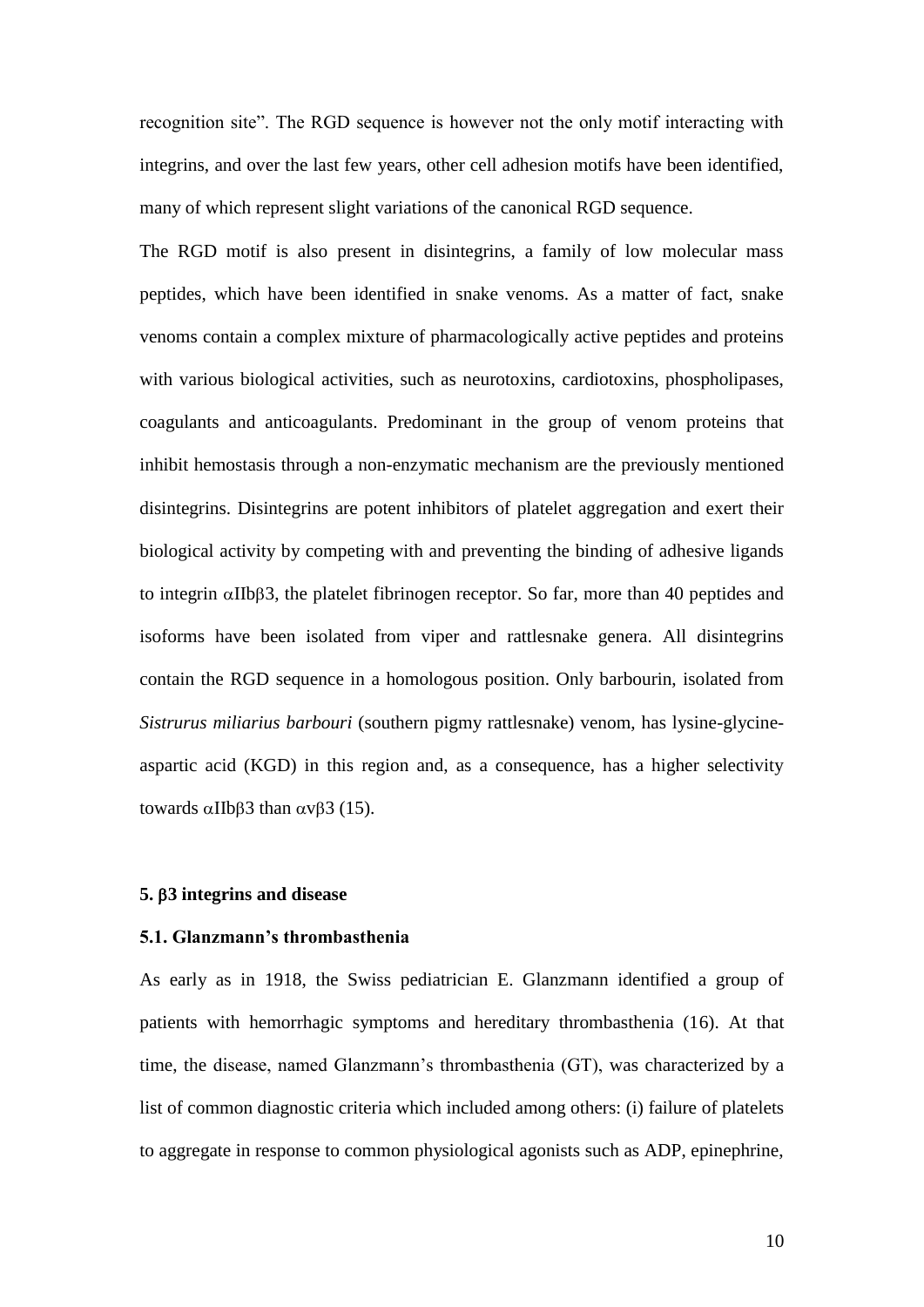collagen and thrombin; (ii) prolonged bleeding times; (iii) failure of surface platelet spreading. The association of the disease with the platelet  $\alpha$ IIb $\beta$ 3 integrin became apparent when Nurden and Caen (17) and Phillips *et al.* (18) discovered that platelets from some patients with GT were deficient in both  $\alpha$ IIb and  $\beta$ 3 subunits. Subsequent studies that analyzed the biosynthesis of the receptor showed that both subunits were required to associate and form a surface-expressed complex that functions as a receptor for fibrinogen and other adhesive ligands. Today it is well known that the disease is caused by mutations in the genes encoding  $\alpha$ IIb (GPIIb, CD41) or  $\beta$ 3 (GPIIIa, CD61) resulting in quantitative or qualitative abnormalities of the platelet membrane  $\alpha$ IIb $\beta$ 3. Most mutations have been found within the extracellular segments of the integrin subunits. One of the mutations causing GT, the  $\beta 3Ser^{752}$ ->Pro substitution, is however localized within the cytoplasmic tail of the  $\beta$ 3 subunit and illustrates well how one single amino acid substitution can strongly impair the functioning of the  $\alpha$ IIb $\beta$ 3 receptor (19). The same mutation introduced into the vitronectin receptor  $\alpha \nu \beta$  has been shown to prevent  $\alpha \nu \beta$  mediated outside-in signaling events as well (20).

GT is a rare autosomal recessive disorder with a worldwide distribution. However, since obligate heterozygotes, with 50-60% of the normal number of platelet  $\alpha$ IIb $\beta$ 3 receptors, have no abnormalities of platelet function and no clinically significant bleeding and since consanguineous marriages are common within the geographic regions where the defect occurs, the frequency of GT can be relatively high in these geographic areas. Such populations include the Iraqi-Jews in Israel, the gypsies in France, and some native groups in South-India.

#### **5.2. Integrin IIb3 as a therapeutic target for cardiovascular diseases**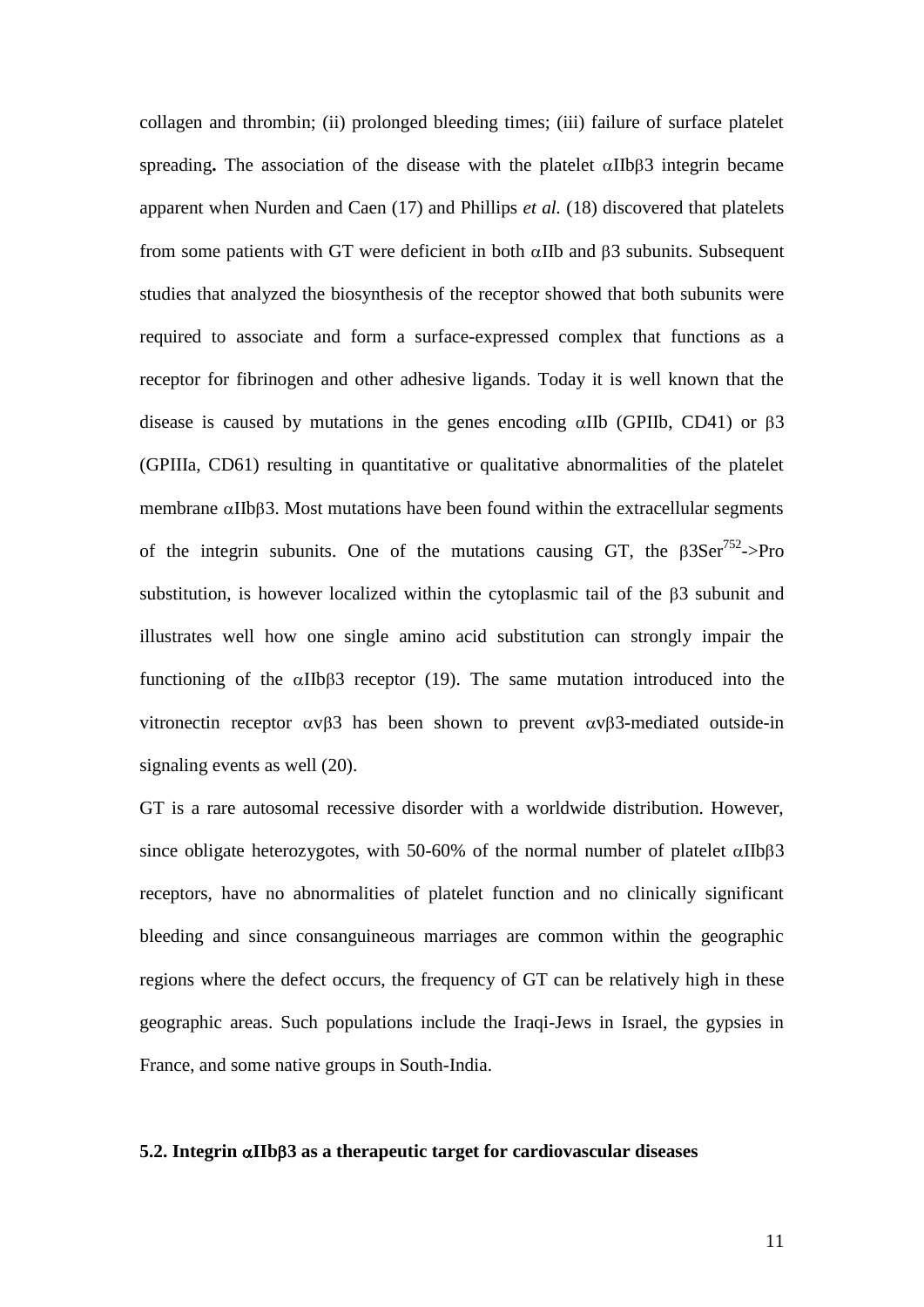There is now solid evidence that the platelet fibrinogen receptor  $\alpha$ IIb $\beta$ 3 plays an important role in several aspects of cardiovascular diseases. Indeed, platelet aggregation, mediated by integrin  $\alpha$ IIb $\beta$ 3, contributes significantly to the formation of arterial thrombi in coronary diseases and embolic stroke, leading to occlusion of arterial vessels, and subsequently to deficient oxygen supply of vital organs such as heart or brain (21). Since integrin  $\alpha$ IIb $\beta$ 3 activation constitutes the final step of platelet stimulation, integrin  $\alpha$ IIb $\beta$ 3 is an attractive target to platelet inhibition (Figure 5). Furthermore, integrins are accessible to and readily inhibited by antibodies, peptides and peptidomimetics, making them excellent drug targets.



## **Figure 5: The activation of integrin**  $\alpha$ **IIb** $\beta$ **3 is the final common step in platelet activation**

**Platelets are stimulated by numerous agonists of varying strength (strength indicated by the thickness of the arrow). After interaction of the agonists with their respective receptors, different signaling cascades are generated, some of which can be blocked by aspirin (barred arrow). Since all the signaling cascades**  lead to the activation of integrin  $\alpha$ IIb $\beta$ 3, the blockage of this integrin constitutes **the best pathway to prevent platelet aggregation and hence thrombus formation.**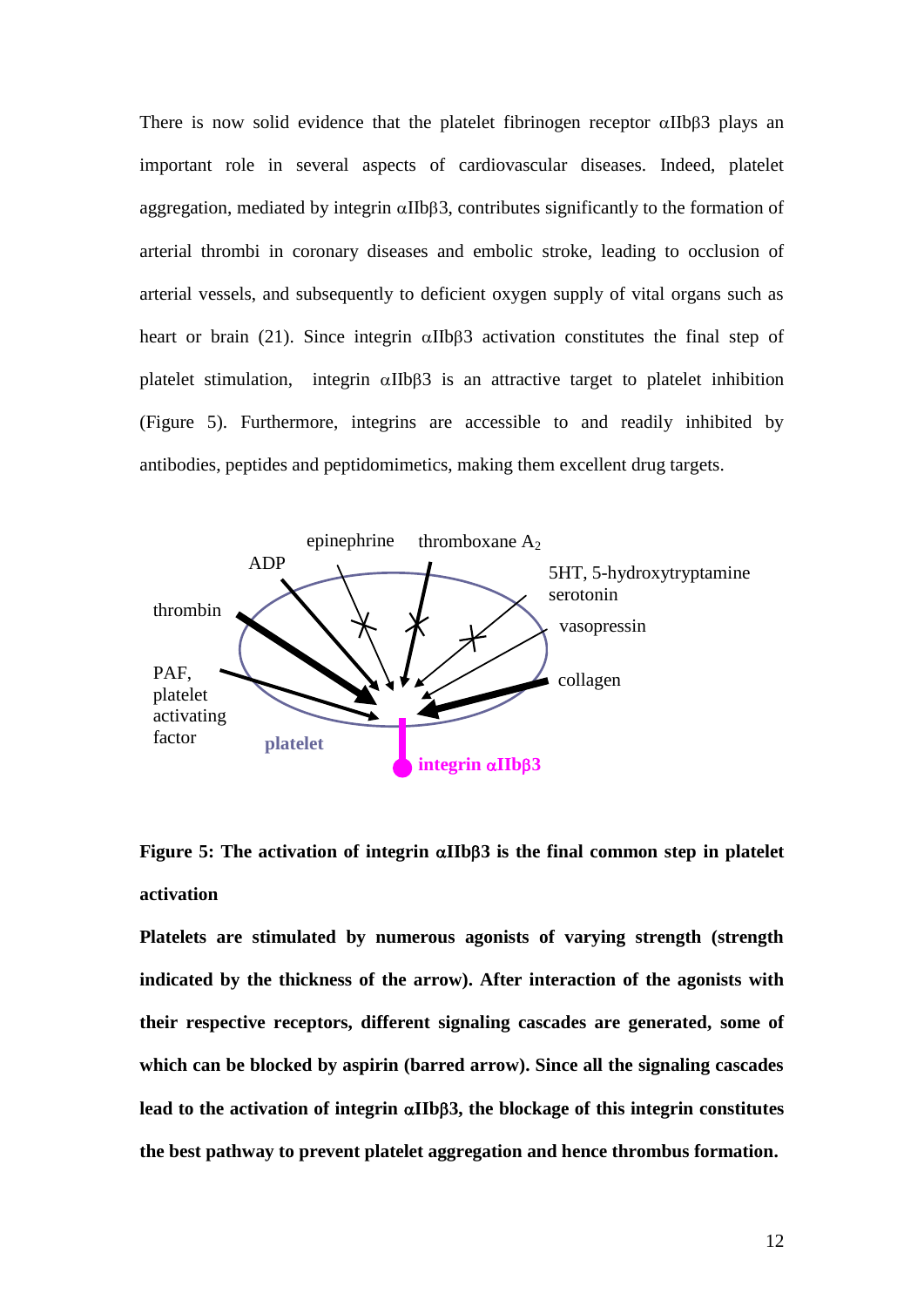As a first approach to develop  $\alpha$ IIb $\beta$ 3 inhibitors, monoclonal antibodies to platelets were prepared and the antibodies that inhibited platelet aggregation were selected. Coller *et al*. demonstrated in 1983 that the murine monoclonal antibody m7E3 prevented platelet aggregation by inhibiting fibrinogen binding (22). As illustrated in Figure 6, m7E3 is also capable of inhibiting  $\alpha$ IIb $\beta$ 3-mediated cell adhesion and spreading onto immobilized fibrinogen. The next step in the development of  $\alpha$ IIb $\beta$ 3 inhibitors was the humanization of the effective mouse antibody m7E3 in order to reduce the risk of immune reactions when used in humans. Then followed a long period of clinical testing, which ended by showing that the resulting engineered antibody is an effective supplementary treatment to reduce acute thrombotic events associated with surgery or to prevent restenosis after treatment such as percutaneous transluminal coronary angioplasty to open a blocked vessel. The pharmaceutical abciximab (Reopro, Centocor and Eli Lilly and Co), a Fab chimera that retains the mouse-derived variable portion of m7E3 joined to the constant region of human IgG Fab, is currently in clinical use as an adjunct to coronary intervention.



**Figure 6: Chinese hamster ovary (CHO) cells were transfected with the cDNAs**  encoding human  $\alpha$ IIb and  $\beta$ 3 integrin subunits. The transfected recombinant **human IIb3 enabled the CHO cells to adhere and spread onto the IIb3 specific immobilized ligand Fg (fibroblastoid morphology), whereas the cells did not attach onto bovine serum albumin, used here as a negative control (round**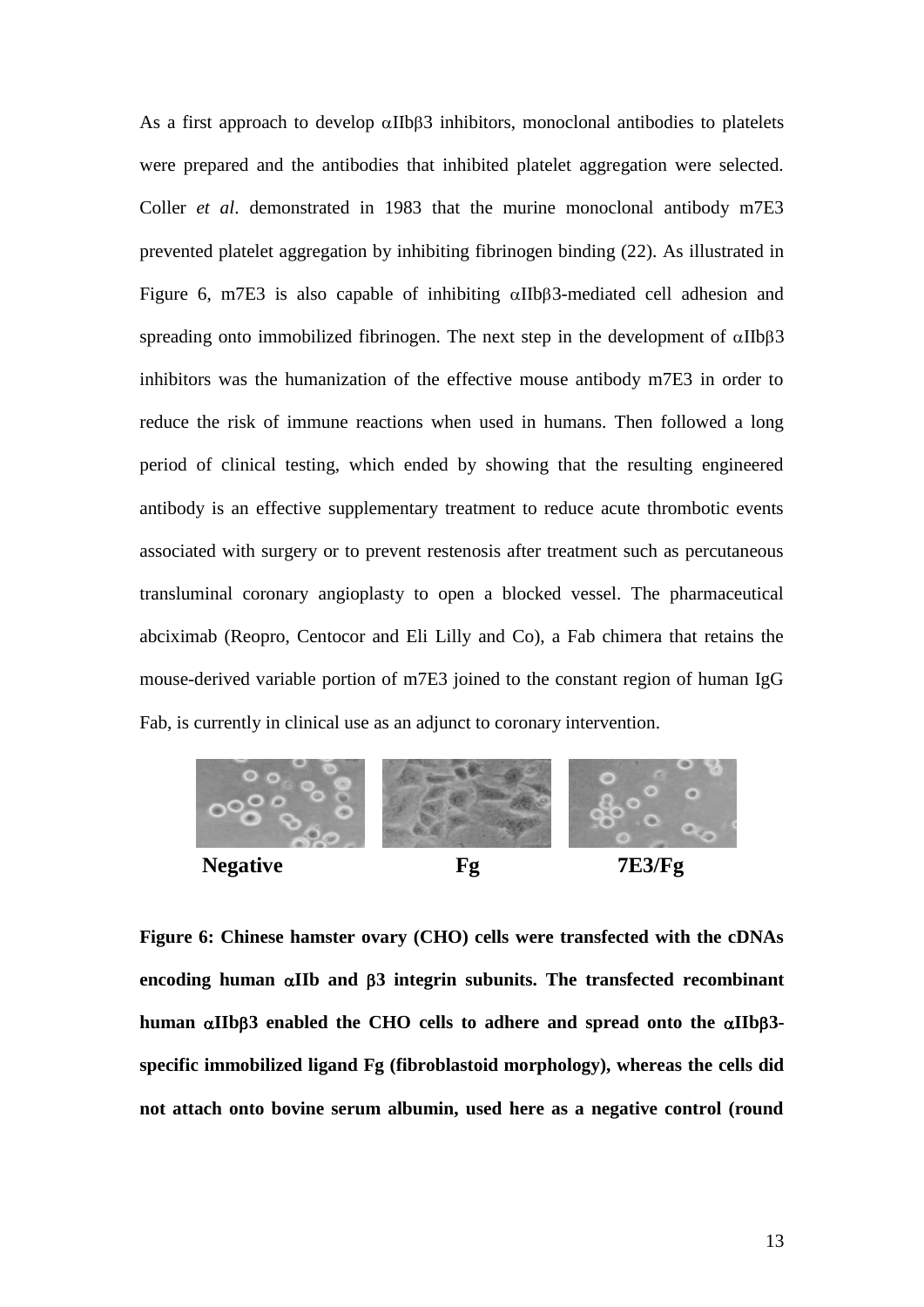## **cells). Preincubation of IIb3 expressing CHO cells with monoclonal antibody 7E3 was sufficient to prevent cellular adherence and spreading onto Fg.**

Since the tripeptide RGD is present in the binding domain of a large number of integrin ligands as well as in snake venom disintegrins, it was rapidly concluded that small peptides containing the RGD motif or a related sequence could constitute an alternative strategy to antibodies to block  $\alpha$ IIb $\beta$ 3 and hence to prevent platelet aggregation. The fact that the disintegrin barbourin, containing a KGD sequence instead of an RGD, has a high degree of specificity for  $\alpha$ IIb $\beta$ 3 compared with RGDbased peptides, led to the development of the KGD-containing peptide eptifibatide (Integrilin, Millenium) as a clinically useful drug (23).

Another approach has been to mimic the charge and spatial conformation of the RGD sequence via engineered synthetic and semi-synthetic compounds. Examples of parenteral peptidomimetic inhibitors include tirofiban (Aggrastat, Merck Research Laboratories) and lamifiban (Ro 44-9883, F Hoffmann-La Roche, Ltd). Aggrastat, in combination with heparin, is indicated for the treatment of acute coronary syndroms. The previously described  $\alpha$ IIb $\beta$ 3 integrin inhibitors suffer from the fact that they can only be administered intravenously, which restricts their use to acute situations. There was therefore considerable interest in the development of nonpeptide compounds which can be administered orally for treatment not only of acute, but also chronic disorders. Many such orally active  $\alpha$ IIb $\beta$ 3 antagonists with a variety of structures are now known, and ten of them have already been clinically tested. These agents promised to be potent inhibitors of platelet aggregation, they were specific for  $\alpha IIB\beta3$ , and displayed excellent bioavailability and pharmacokinetic profiles.

Unfortunately, in the meanwhile, clinical trials of several of the  $\alpha$ IIb $\beta$ 3 antagonists had to be terminated due to adverse effects or because they failed to attain the

14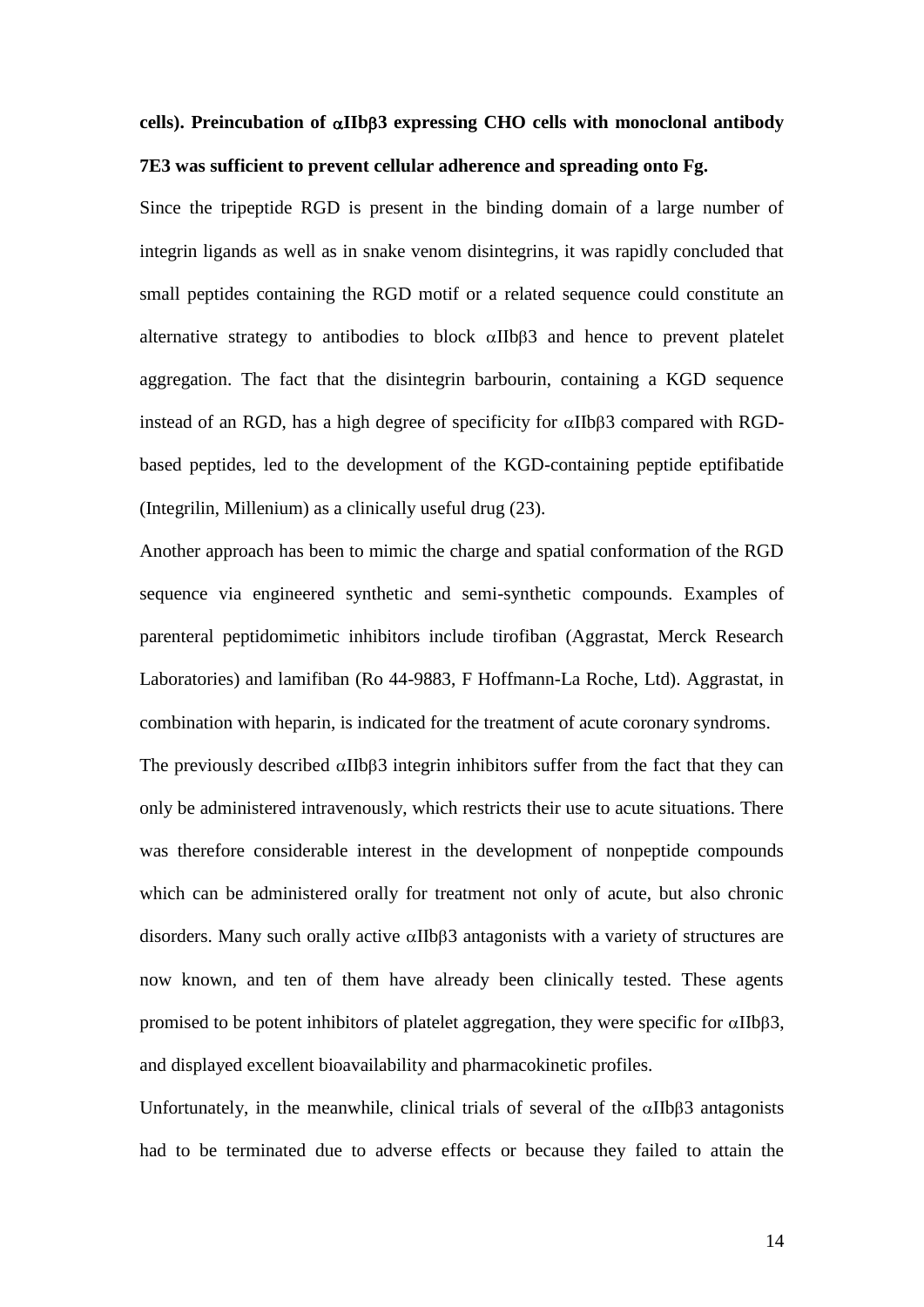anticipated efficacy. Indeed, all of the previously described anti- $\alpha$ IIb $\beta$ 3 blockers are limited by the degree to which they have bleeding complications as a side-effect.

### **5.3. Integrin**  $\alpha v\beta$ **3 as a therapeutic target for cancer treatment**

Cancer metastasis is a complex cascade of events that includes tumor growth and invasion, angiogenesis (the formation of new blood vessels, which is an essential feature for the growth of solid tumors), intravasation of tumor cells into the lymphatic or blood circulation, migration to and arrest in distant organs via interaction of the tumor cells with vascular or lymphatic endothelium, extravasation from circulation and growth to form secondary tumors in the new organ environment (Figure 7). The contribution of integrins to the metastatic process occurs mainly through the regulation of different signaling pathways which dictate the motility, survival and anchorage-independent growth of tumor cells. Moreover, integrins may even have a more complex role in metastasis as they cooperate with serine proteases and metalloproteases to promote tumor cell invasion and angiogenesis. Finally, integrins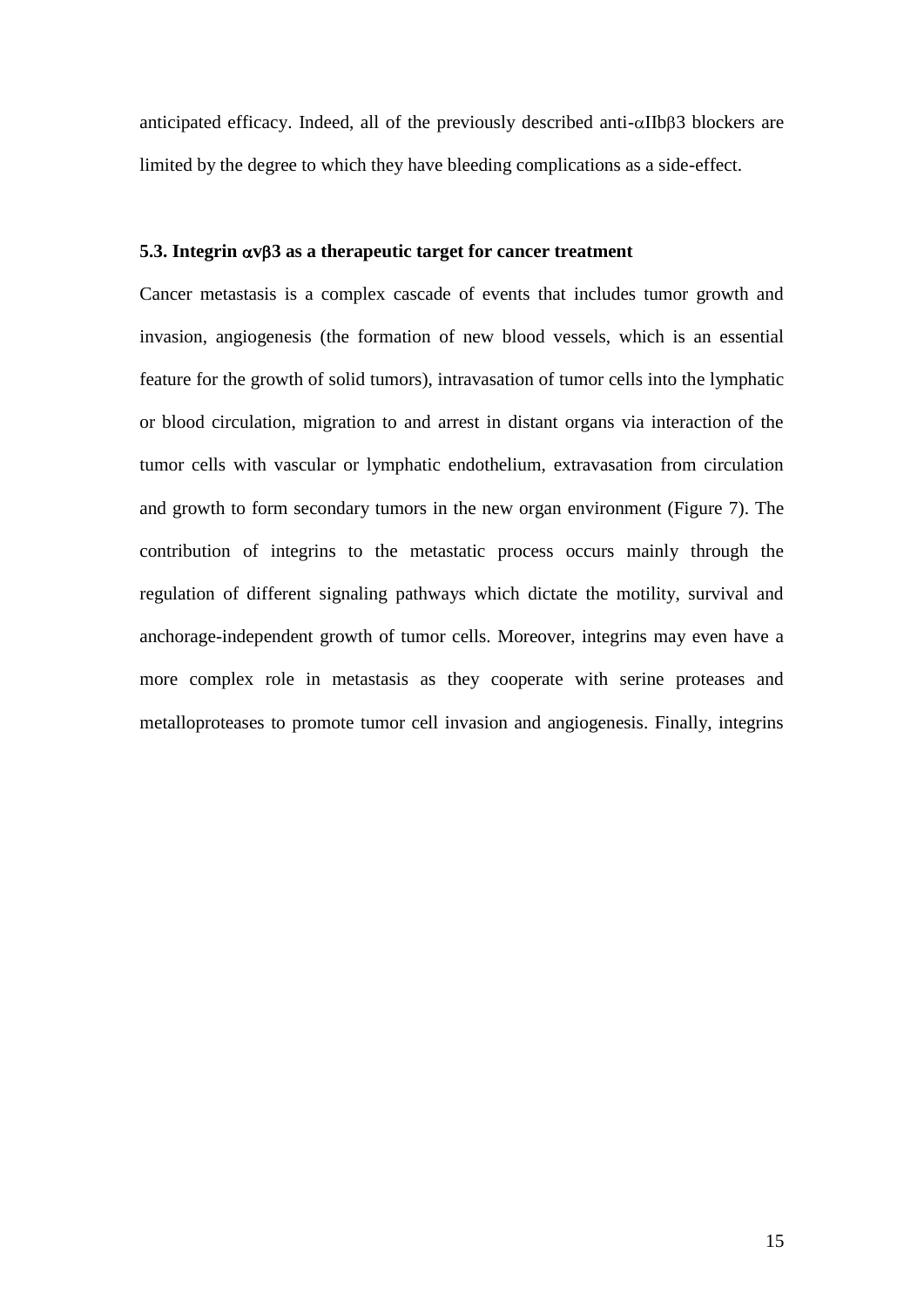

mediate cell-cell interactions and favor tumor cell extravasation.

**Figure 7: Metastatic cascade**

- **A. Release of cancer cells from a primary tumor, passage through the endothelial cell layer and entry into the blood or lymphatic system**
- **B. Migration in the blood or lymphatic system**
- **C. Arrest at the proximity of target organs**
- **D. Extravasation**

## **E. Development of metastatic colonies and tumor-induced angiogenesis**

This involvement of the integrins in metastatis is greatly mediated by changes in levels of integrin expression and integrin affinity for ECM substrates. Numerous studies have shown marked differences in surface expression and distribution of integrins in malignant tumors compared with pre-neoplastic tumors of the same type (24). For example, the integrin  $\alpha \nu \beta$  is strongly expressed at the invasive front of malignant melanoma cells and angiogenic blood vessels, but only weakly on preneoplastic melanomas and quiescent blood vessels. Furthermore, inducing the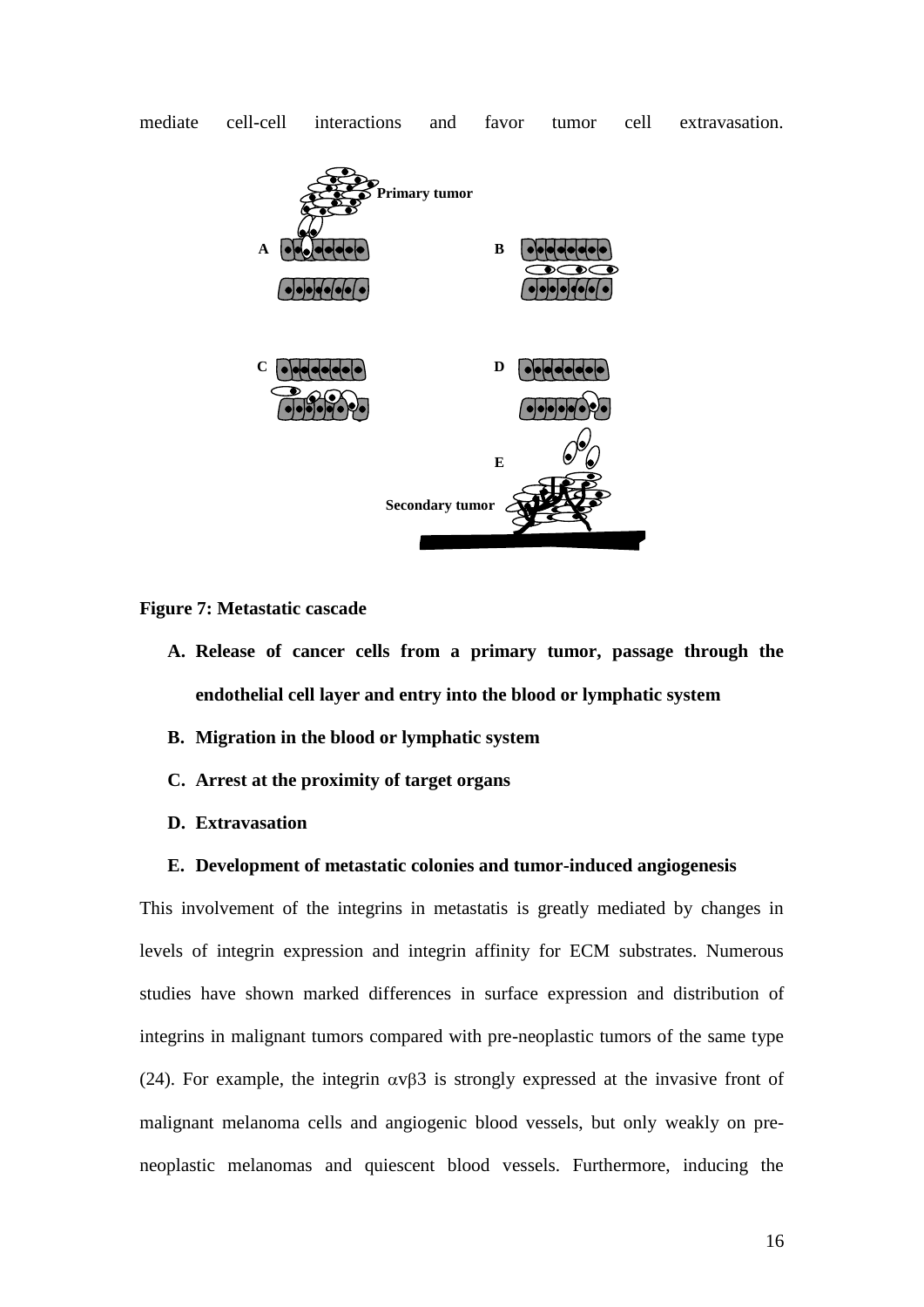expression of the  $\alpha v$  or  $\beta$ 3 integrin subunit in a melanoma cell line increases the metastatic potential. On the other hand, increasing the affinity of integrins for their ligand is another mechanism by which cells can alter their adhesive profile to assume a more migratory phenotype. For instance,  $\alpha \nu \beta$  affinity has been reported to be modulated in a number of cells, and selectively blocking high-affinity  $\alpha v\beta 3$  has been shown to impair the directed migration of endothelial cells (25).

Therapeutics that are designed to modify cellular invasive and migratory activities might be useful in treating cancer-cell metastasis and furthermore angiogenesis and inflammatory disease. Over the past several years, research has led to the development of integrin and protease inhibitors that are now being tested in clinical trials.

First results of human cancer trials with Vitaxin (Medimmune/IXSYS), a humanized monoclonal antibody to integrin  $\alpha \nu \beta$  have been described (26): 8 of the 14 treated, late stage cancer patients showed a disease stabilization and/or some objective tumor reduction with no evidence of toxicity in many of these patients. Vitaxin is now in phase II clinical trials against leiomyosarcoma, a soft cell cancer. Antibodies with improved binding characteristics compared to Vitaxin were obtained by antibody engineering and are being tested.

#### **6. Conclusion**

Considerable effort has already been put into the elucidation of the functioning of integrins. The structural information which has been provided recently has contributed to a far better understanding of these important receptors. The gain of further insights will surely contribute to the development of more effcient therapeutic

17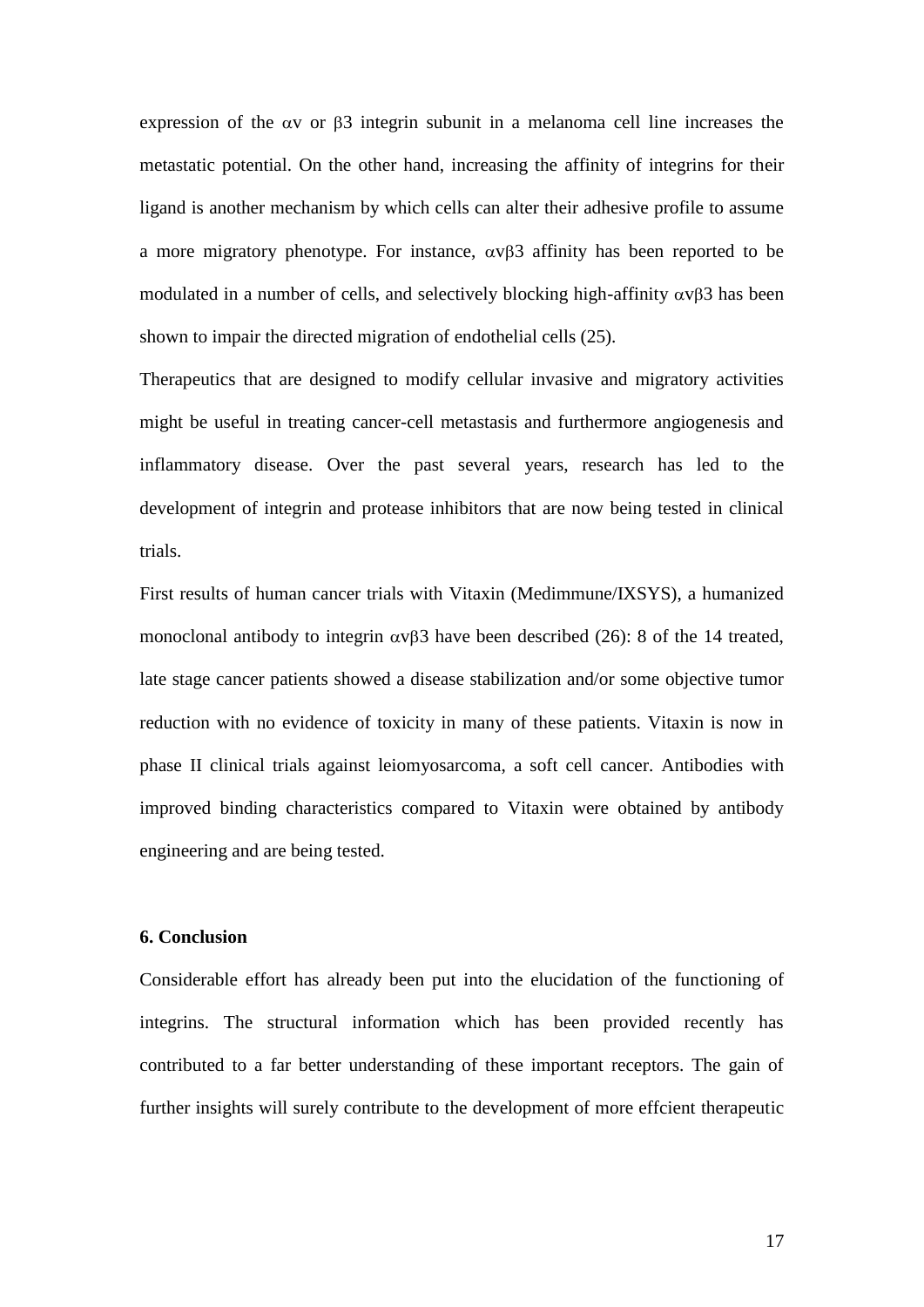agents targeting integrins in human diseases as diverse as thrombosis, inflammation, atherosclerosis, osteoporosis, cancer and infectious diseases.

#### *Acknowledgments*

I thank Dr Nelly Kieffer for critical reading of this manuscript and for helpful suggestions. I would also like to thank the journal "Science" as well as Dr Armin Arnaout for their kind permission to reproduce the crystal structure of integrin  $\alpha v\beta 3$ in this review.

#### **7. References**

1. Tamkun JW, De Simone DW, Fonda D, *et al*. Structure of integrin: a glycoprotein involved in the transmembrane linkage between fibronectin and actin. Cell 1986;46:271-282.

2. Williams MJ, Hughes PE, O'Toole TE, Ginsberg MH. The inner world of cell adhesion: integrin cytoplasmic domains. Trends Cell Biol. 1994;4:109-112.

3. Hynes RO. Integrins: versatility, modulation and signaling in cell adhesion. Cell 1992;69:11-25.

4. Hynes RO. Integrins: bidirectional allosteric signaling machines. Cell 2002;110:673-687.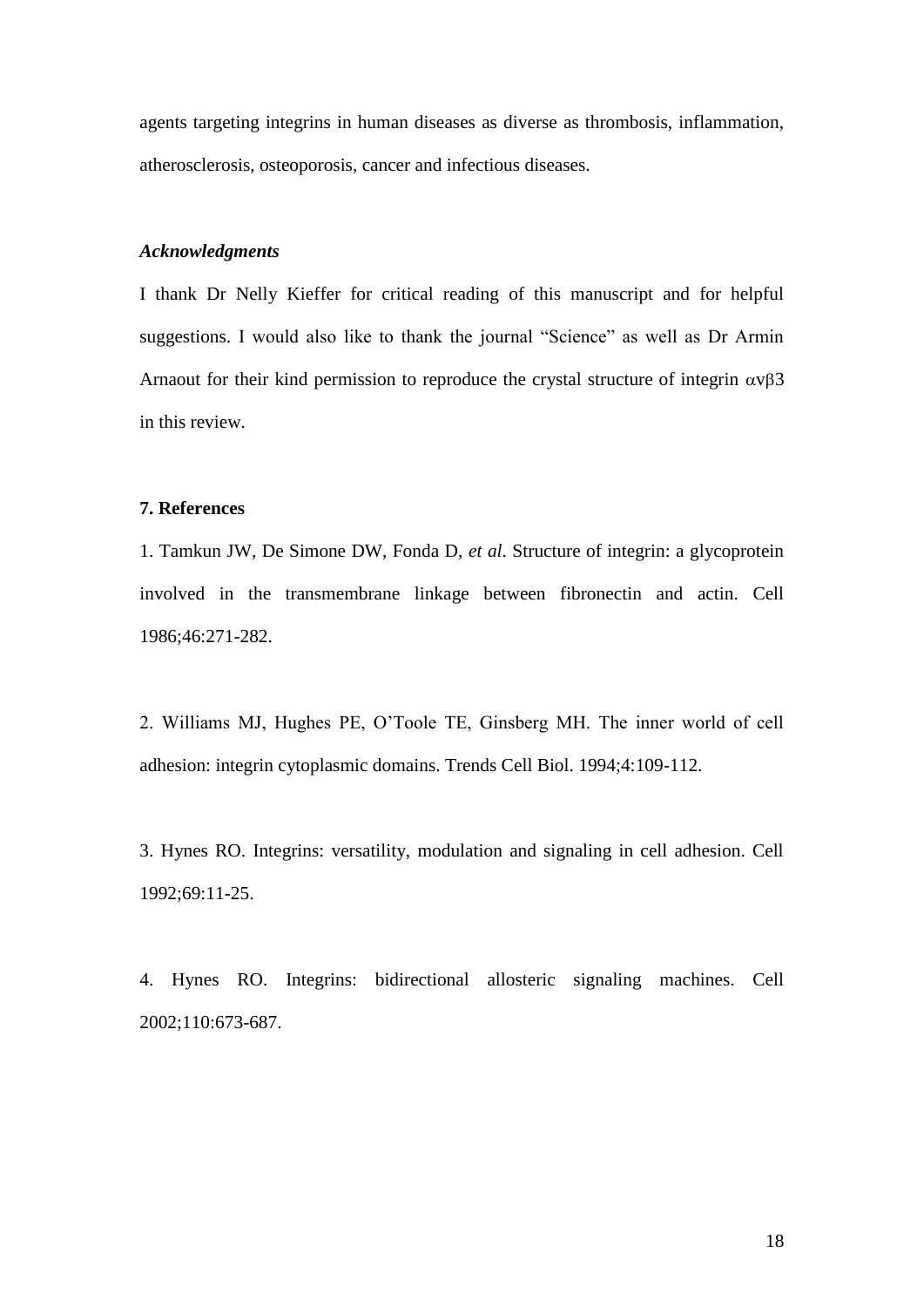5. Fitzgerald LA, Steiner B, Rall SCJ, Lo S, Phillips DR. Protein sequence of endothelial glycoprotein IIIa derived from a cDNA clone. J. Biol. Chem. 1987;262:3936-3939.

6. Shattil SJ. Function and regulation of the beta3 integrins in hemostasis and vascular biology. Thromb. Haemost. 1995;74:149-155.

7. Phillips DR, Charo IF, Scarborough RM. GPIIb-IIIa: the responsive integrin. Cell 1991;65:359-362.

8. Kieffer N. Vascular integrins. Comprehensive Vascular Biology and Pathology. Andreas Bikfalvi (Ed.) Springer Verlag, Heidelberg, Germany, 2000;331-345.

9. [Plow EF, Haas TA, Zhang L, Loftus J, Smith JW.](http://www.ncbi.nlm.nih.gov/entrez/query.fcgi?cmd=Retrieve&db=PubMed&list_uids=10801897&dopt=Abstract) Ligand binding to integrins. J. Biol. Chem. 2000;275:21785-21788.

10. [Xiong JP, Stehle T, Zhang R, Joachimiak A, Frech M, Goodman SL, Arnaout](http://www.ncbi.nlm.nih.gov/entrez/query.fcgi?cmd=Retrieve&db=PubMed&list_uids=11884718&dopt=Abstract)  [MA.](http://www.ncbi.nlm.nih.gov/entrez/query.fcgi?cmd=Retrieve&db=PubMed&list_uids=11884718&dopt=Abstract) Crystal structure of the extracellular segment of integrin alphavbeta3 in complex with an Arg-Gly-Asp ligand. Science 2002;296:151-155.

11. [Xiong JP, Stehle T, Diefenbach B, Zhang R, Dunker R, Scott DL, Joachimiak A,](http://www.ncbi.nlm.nih.gov/entrez/query.fcgi?cmd=Retrieve&db=PubMed&list_uids=11546839&dopt=Abstract)  [Goodman SL, Arnaout MA.](http://www.ncbi.nlm.nih.gov/entrez/query.fcgi?cmd=Retrieve&db=PubMed&list_uids=11546839&dopt=Abstract) Crystal structure of the extracellular segment of integrin alphavbeta3. Science 2001;294:339-345.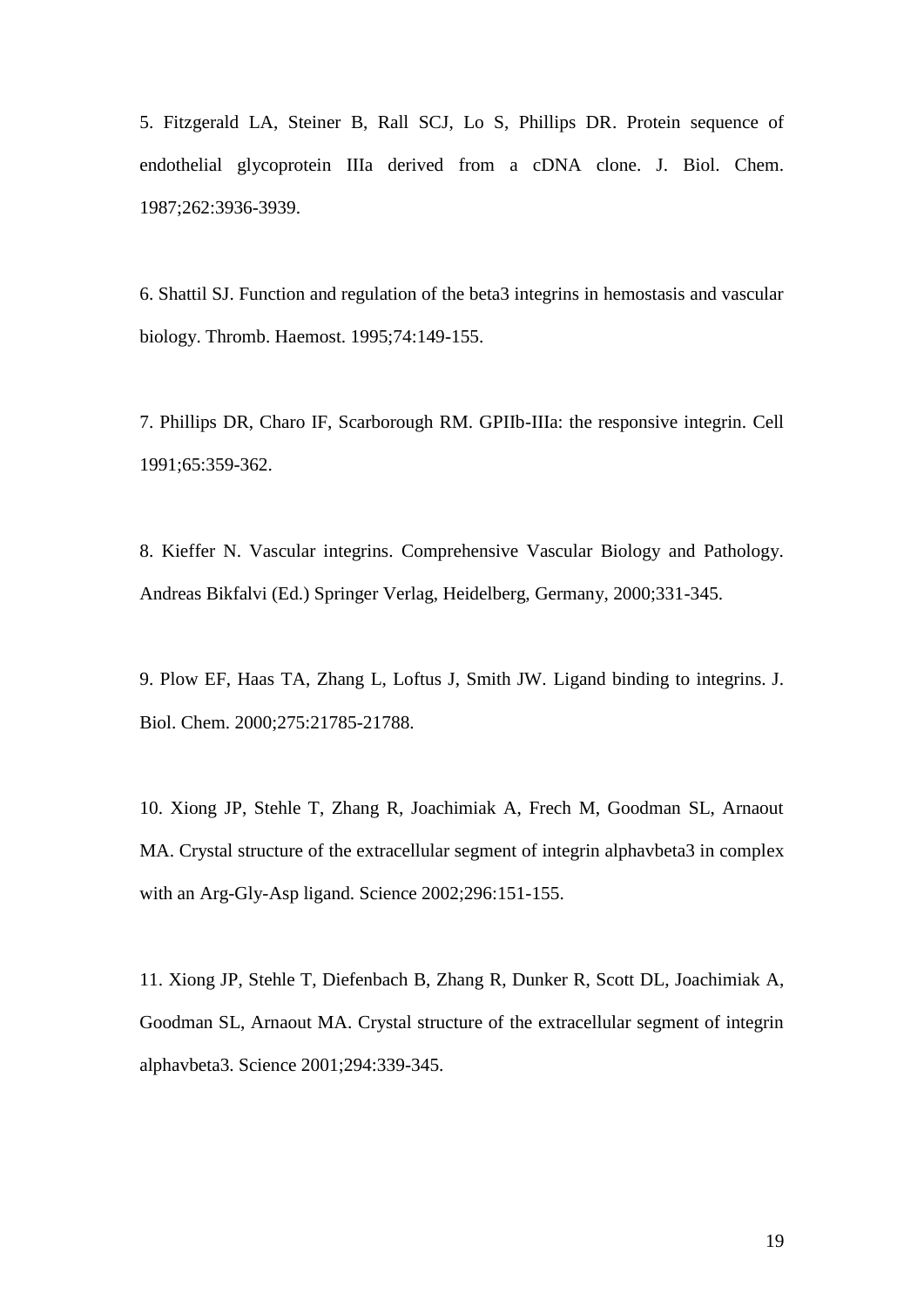12. [Schaffner-Reckinger E, Brons NH, Kieffer N.](http://www.ncbi.nlm.nih.gov/entrez/query.fcgi?cmd=Retrieve&db=PubMed&list_uids=11341510&dopt=Abstract) Evidence from site-directed mutagenesis that the cytoplasmic domain of the beta3 subunit influences the conformational state of the alphavbeta3 integrin ectodomain. Thromb. Haemost. 2001;85:716-723.

13. [Schaffner-Reckinger E, Gouon V, Melchior C, Plancon S, Kieffer N.](http://www.ncbi.nlm.nih.gov/entrez/query.fcgi?cmd=Retrieve&db=PubMed&list_uids=9575224&dopt=Abstract) Distinct involvement of beta3 integrin cytoplasmic domain tyrosine residues 747 and 759 in integrin-mediated cytoskeletal assembly and phosphotyrosine signaling. J. Biol. Chem. 1998;273:12623-12632.

14. [Pierschbacher MD, Ruoslahti E.](http://www.ncbi.nlm.nih.gov/entrez/query.fcgi?cmd=Retrieve&db=PubMed&list_uids=6325925&dopt=Abstract) Cell attachment activity of fibronectin can be duplicated by small synthetic fragments of the molecule. Nature 1984;30930-30933.

15. [Scarborough RM, Rose JW, Hsu MA, Phillips DR, Fried VA, Campbell AM,](http://www.ncbi.nlm.nih.gov/entrez/query.fcgi?cmd=Retrieve&db=PubMed&list_uids=2033037&dopt=Abstract)  [Nannizzi L, Charo IF.](http://www.ncbi.nlm.nih.gov/entrez/query.fcgi?cmd=Retrieve&db=PubMed&list_uids=2033037&dopt=Abstract) Barbourin. A GPIIb-IIIa-specific integrin antagonist from the venom of Sistrurus m. barbouri. J. Biol. Chem. 1991;266:9359-9362.

16. Glanzmann E. Hereditäre hämorrhagische Thrombasthenie: ein Beitrag zur Pathologie der Blutplättchen. J. Kinderke. 1918;88:1-13.

17. [Nurden AT, Caen JP.](http://www.ncbi.nlm.nih.gov/entrez/query.fcgi?cmd=Retrieve&db=PubMed&list_uids=4473996&dopt=Abstract) An abnormal platelet glycoprotein pattern in three cases of Glanzmann's thrombasthenia. Br. J. Haematol. 1974;28:253-260.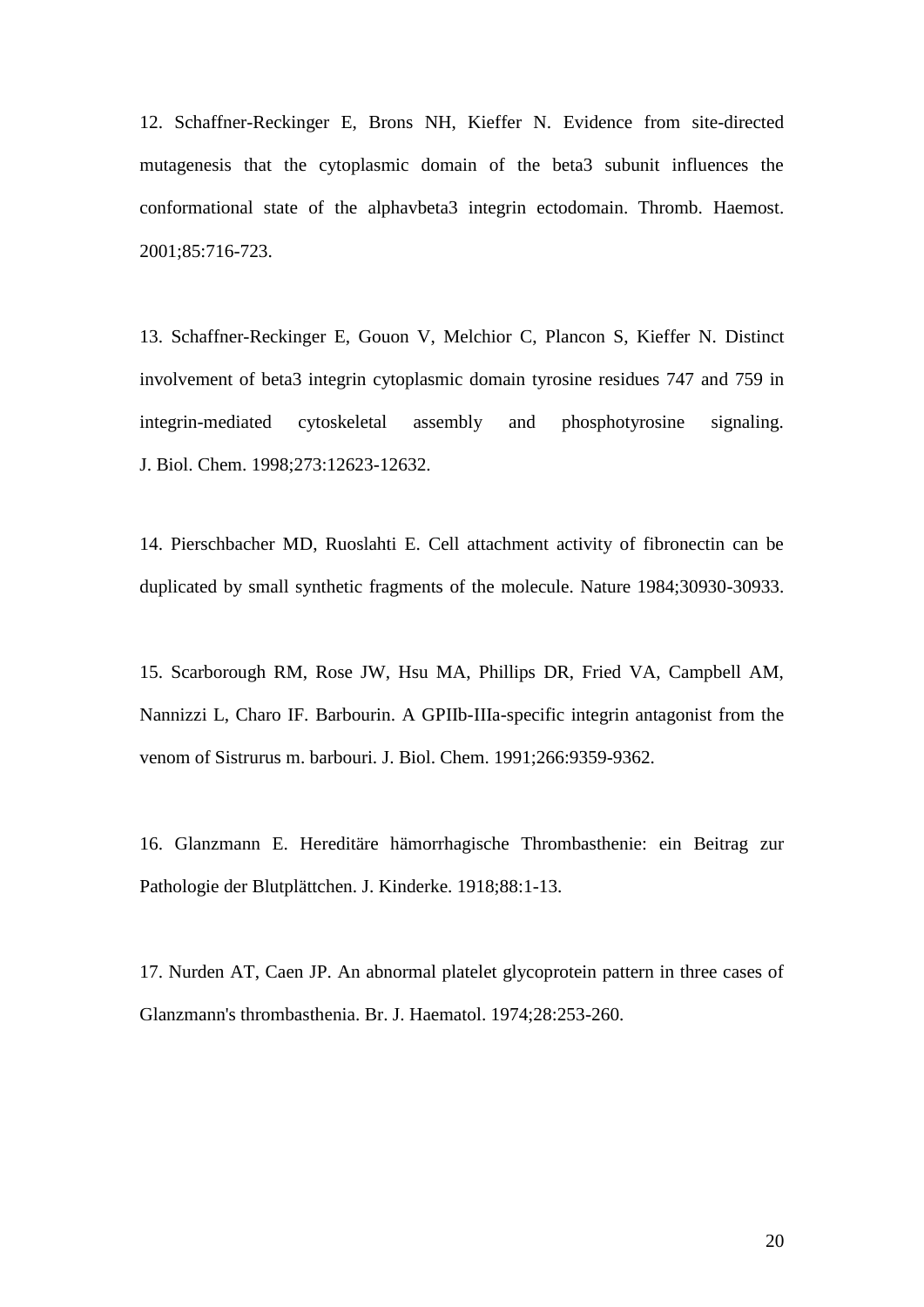18. Phillips DR, Jenkins CSP, Luscher EF, Larrieu M-J. Molecular differences of exposed surface proteins on thrombasthenic platelet plasma membranes. Nature 1975;257:599-600.

19. Chen YP, Djaffar I, Pidard D, Steiner B, Cieutat AM, Caen JP, Rosa JP. Ser<sup>752</sup>->Pro mutation in the cytoplasmic domain of integrin-beta3 subunit and defective activation of platelet integrin-aIIbb3 (glycoprotein IIbIIIa) in a variant of Glanzmann thrombasthenia. Proc. Natl. Acad. Sci. USA 1992;89:10169-10173.

20. [Kieffer N, Melchior C, Guinet JM, Michels S, Gouon V, Brons N.](http://www.ncbi.nlm.nih.gov/entrez/query.fcgi?cmd=Retrieve&db=PubMed&list_uids=8870971&dopt=Abstract) Serine 752 in the cytoplasmic domain of the beta 3 integrin subunit is not required for alphavbeta3 postreceptor signaling events. Cell Adhes. Commun. 1996;4:25-39.

21. Coller BS. Platelets and thrombolytic therapy. N. Engl. J. Med. 1990;322:33-42.

22. Coller BS, Peerschke EI, Scudder LE, Sullivan CA. A murine monoclonal antibody that completely blocks the binding of fibrinogen to platelets produces a thrombasthenic-like state in normal platelets and binds to glycoproteins IIb and/or IIIa. J. Clin. Invest. 1983;72:325-338.

23. [Phillips DR, Scarborough RM.](http://www.ncbi.nlm.nih.gov/entrez/query.fcgi?cmd=Retrieve&db=PubMed&list_uids=9291241&dopt=Abstract) Clinical pharmacology of eptifibatide. Am. J. Cardiol. 1997;80:11B-20B.

24. Mizejewski GJ. Role of integrins in cancer: survey of expression patterns. Proc. Soc. Exp. Biol. Med. 1999;222:124-138.

21